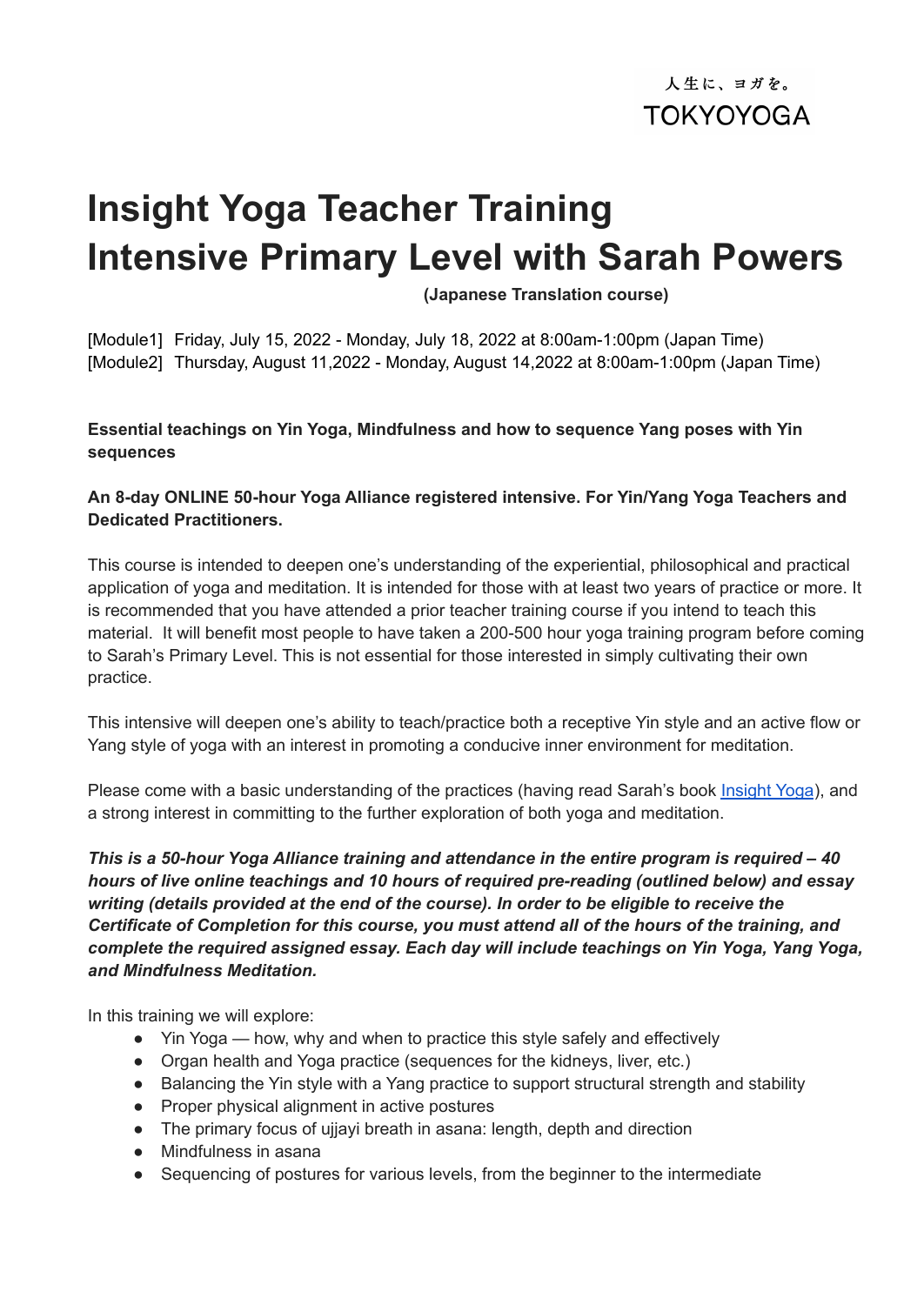- How to assist those with injuries
- Skillful verbal communication
- The teacher/student relationship

### **Asana**

The physical discipline of hatha yoga centers on the harmonious embodiment of postures. How we practice these postures is as important as which asana we choose and how we orchestrate them. Increasing our repertoire of different ways to practice allows us to vary our sequences at different times in our life, continually keeping the practice appropriate as well as fresh and alive.

## **Philosophy**

- Subtle body anatomy according to Yogic and Chinese philosophy
- Meridian theory and Chinese Medicine
- Buddhist Psychology and emotional maturity

#### **Pranayama**

Pranayama is the expansion of the life force through breath regulation. It is the profound practice of circulating and redistributing prana in both the physical and subtle body through various breathing and visualization practices.

Overview of Pranayama practices:

- *Kumbhaka* (breath retention)
- *Nadi Shodhana* (alternate nostril breathing)
- *Kapalabhati* (breath of fire)

#### **Meditation**

The essence of a committed yoga practice is meditative focus and awareness. Developing and sustaining a formal meditation practice can be a continual source of insight, rejuvenation and compassion. It is a practice that can reveal and disempower our negative, fragmented aspects while potentially revealing our essential nature. Meditation can also deepen one's awareness and acceptance of oneself and of the world, deepening one's openness and wakefulness. We will discuss and practice Buddhist mindfulness meditation (Sati Patthana–The Four Foundations of Mindfulness), with an emphasis on how to share these practices with others.

#### **Study and Reading:**

- **Insight Yoga by Sarah [Powers](https://sarahpowersinsightyoga.com/purchase-media/#insight-yoga)**
- Buddhism: A Very Short Introduction by Damien Keown

#### **Viewing:**

- o *[I](https://sarahpowersinsightyoga.com/purchase-media/#insight-yoga)[nsight Yoga \(Video\)](https://sarahpowersinsightyoga.com/purchase-media/#insight-yoga-dvd)* by Sarah Powers
- o *[Yin Yoga: Principles and Practice](https://www.bookdepository.com/Yin-Yoga-Paul-Grilley/9781935952701?ref=grid-view&qid=1638215153779&sr=1-1)* by Paul Grilley
- o *Yin Yoga (MP3)* [by Sarah Powers](https://www.sarahpowersinsightyoga.com/purchase-media/#yin-yoga-audio-cd)
- o *[Yin Yoga \(Video\)](https://pranamaya.com/courses/yin-yoga/)* by Paul Grilley